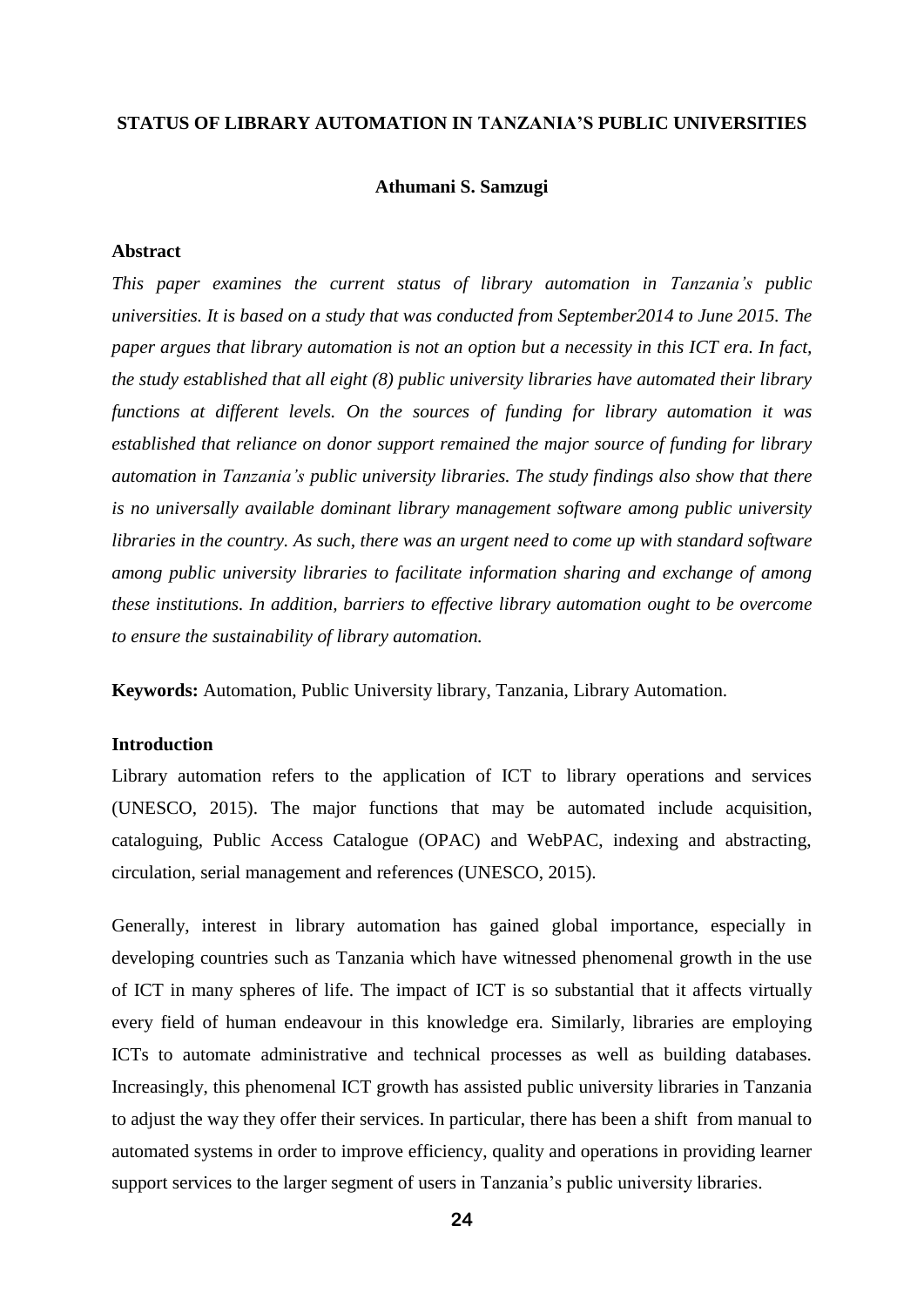#### **Review of Literature**

In Tanzania, a considerable number of studies on automation in the context of public university libraries have been conducted but they have mainly focused on a particular university library and therefore fail to provide a composite picture of other public university libraries.

Mulimila (2000) conducted a regional study on Information Technology (IT) applications in East Africa government-owned university libraries for the 1987-1997 period, which only covered two state-owned university libraries in Tanzania. These were the University of Dar es Salaam and Sokoine University of Agriculture libraries. Among the East African university libraries surveyed, only Moi University library by that time had automated its catalogue and circulation. The situation of the two public-owned university libraries in Tanzania had since changed as they had also jumped onto the library automation bandwagon. Moreover Mulimila's (2000) study had been carried out many years back. The current study, therefore, sought to establish the present state of library automation in Tanzania's public university libraries.

Manda (2003), Wamunza (2003) have focused on planning for the automation for the university library at the University of Dar es Salaam library. Whereas this body of research has provided useful information on library automation process, the two studies fall short of establishing what has actually been achieved after automation.

Msuya (2002), on the other hand, conducted a study on the information seeking behaviour of library users in a changing the library environment using the Faculty of Law staff members of the University of Dar es Salaam as a case study. The study found major changes to include the computerisation of library services. The scope of this study was limited to University of Dar es Salaam and, therefore, could not shed light on the library automation of other public universities. Kasulwa's (2008) report has mentioned the automation efforts in Tanzania, citing the University of Dar es Salaam library as an example, concluding that some universities were in the process of automating their respective libraries. Little else, however, is known about other universities' library automation status.

In 2012, the Tanzania government, through the Commission for Science and Technology (COSTECH) commissioned the Economic and Social Research Foundation to carry out a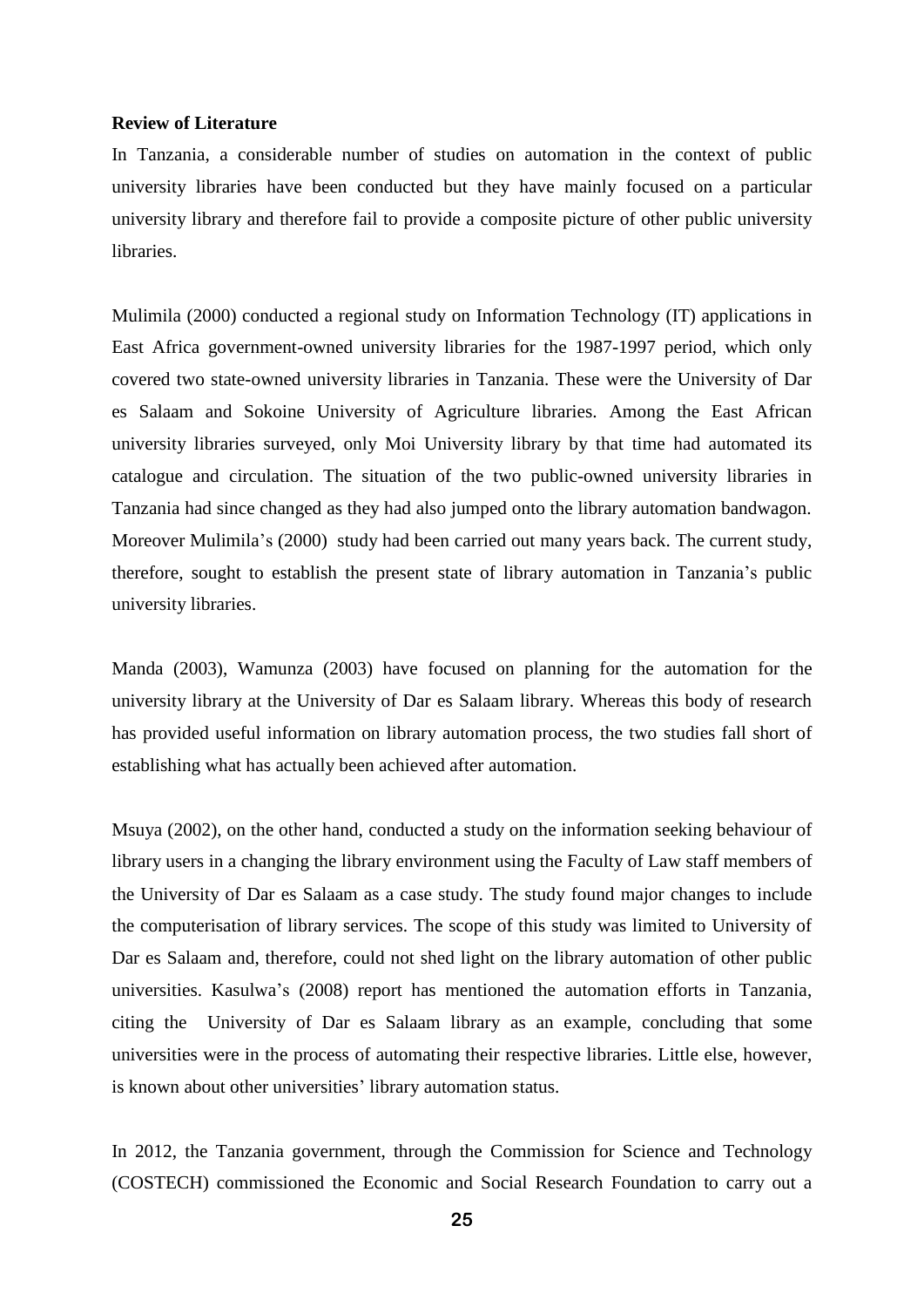national feasibility study for the implementation of an Education Management Information System (EMIS) and E-Library system for All Higher Education and Research Institutions in Tanzania. The study covered both public and private Institutions. In all, the study covered 120 higher education and research institutions. Seventy-one (71) higher education institutions and forty-nine research institutions were involved. The study established that only 26 percent of the libraries surveyed were automated, leaving a staggering 74 percent of the libraries unautomated. The feasibility study revealed that most of the libraries both academic and research in the country were not yet automated. This survey is too inclusive and too general to do justice in exploring the status of library automation in public university libraries, which are viewed as pioneers of library automation in the country. Therefore, the present study attempts to look into library automation from the perspective of public university libraries in Tanzania to provide a better understanding of their current automation status.

#### **Objectives of the study**

The general objective of this study was to explore the current status of library automation in Tanzania's public university libraries. Accordingly, this study specifically sought to:

- (i) Find out the extent to which public university libraries are automated.
- (ii) Establish dominant areas of automation in public university libraries.
- (iii) Identify the kind of software used in the automation of public university libraries.
- (iv) Examine the benefits of automation in public university libraries.
- (v) Identify the automation barriers in public university libraries.

#### **Research Methodology**

Based on the objectives of the study, data collection from the eight public university libraries under review involved a questionnaire survey with both closed and open ended questions, structured interviews and participant observations. The list of public university libraries was developed using the Tanzania Commission of Universities (TCU) website [\(www.tcu.go.tz\)](http://www.tcu.go.tz/) directories and the list from the Ministry of Education and Vocational Training. The questionnaire administered had 23 questions. These were administered randomly to 100 library staff in person. The selection criteria took into account their qualifications from a first degree to doctorate levels and their experience in a library automated environment. Out of 100 questionnaires administered, 91were returned. The remaining nine others were discarded because of incomplete data, leading to a return rate of 91 percent. Connway and Powel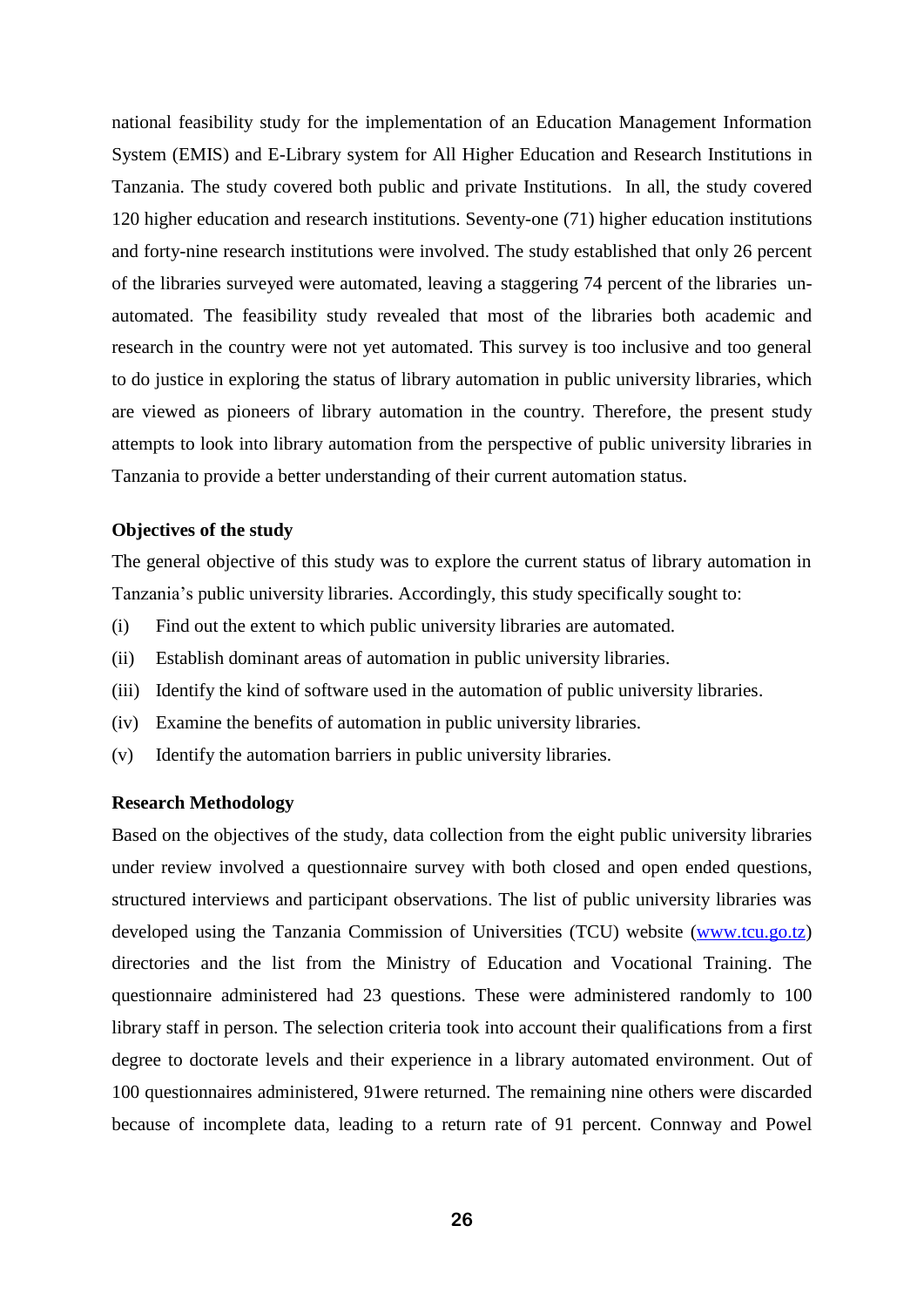(2010:147) recommend this method as it facilitates the collection of large amounts of data in a relatively short period.

Structured interviews, on the other hand, were used to get information from the Directors of library services. Both telephone and face-to-face methods were used. This method was used because in some cases the data needed elaborations. Issues of concern were related to the opinions and attitudes. In all, the information generated through interviews complemented information gathered through the questionnaire survey. Patton (1990) and Seidman (1991) recommend this method because it enables the researcher to get the interviewees' inner perspectives and the meaning they make through clarifications made in the course of exchanging ideas.

The observation method was used to collect data aimed to supplement information gathered through questionnaires and interviews. In this research, the researchers used non-participant observation to observe what was taking place in the libraries surveyed. As Kumar (2012) notes, an observation is a purposeful, systematic and selective way of watching and listening to an interaction or phenomenon as it takes place. Morrison recommends this method as it helps to eliminate issues of subjectivity. As already discussed, this method was employed to complement other research instruments.

# **Sample and Population of the Study**

The study conducted in Tanzania was limited to the following public university libraries namely: the University of Dar es Salaam, Sokoine National Agriculture, The Open University of Tanzania, Ardhi University, Muhimbili University of Health and Allied Sciences, Dodoma University, State University of Zanzibar, Mzumbe University. At the time of conducting this research, Tanzania had ten public university libraries. However, for this study only eight university libraries were involved. Mbeya University of Science and Technology and Moshi Co-operative University were not included because they were elevated to university level when the research had already begun in earnest. Nevertheless, the research findings fairly reflect the status of library automation in public universities as they are also funded by the government. The population of the study constituted eight public university libraries, all professional librarians in public university libraries and directors of libraries. A purposive sampling approach was used to select key informants situated within the predefined study area. The respondents were selected on the basis of their involvement in assisting information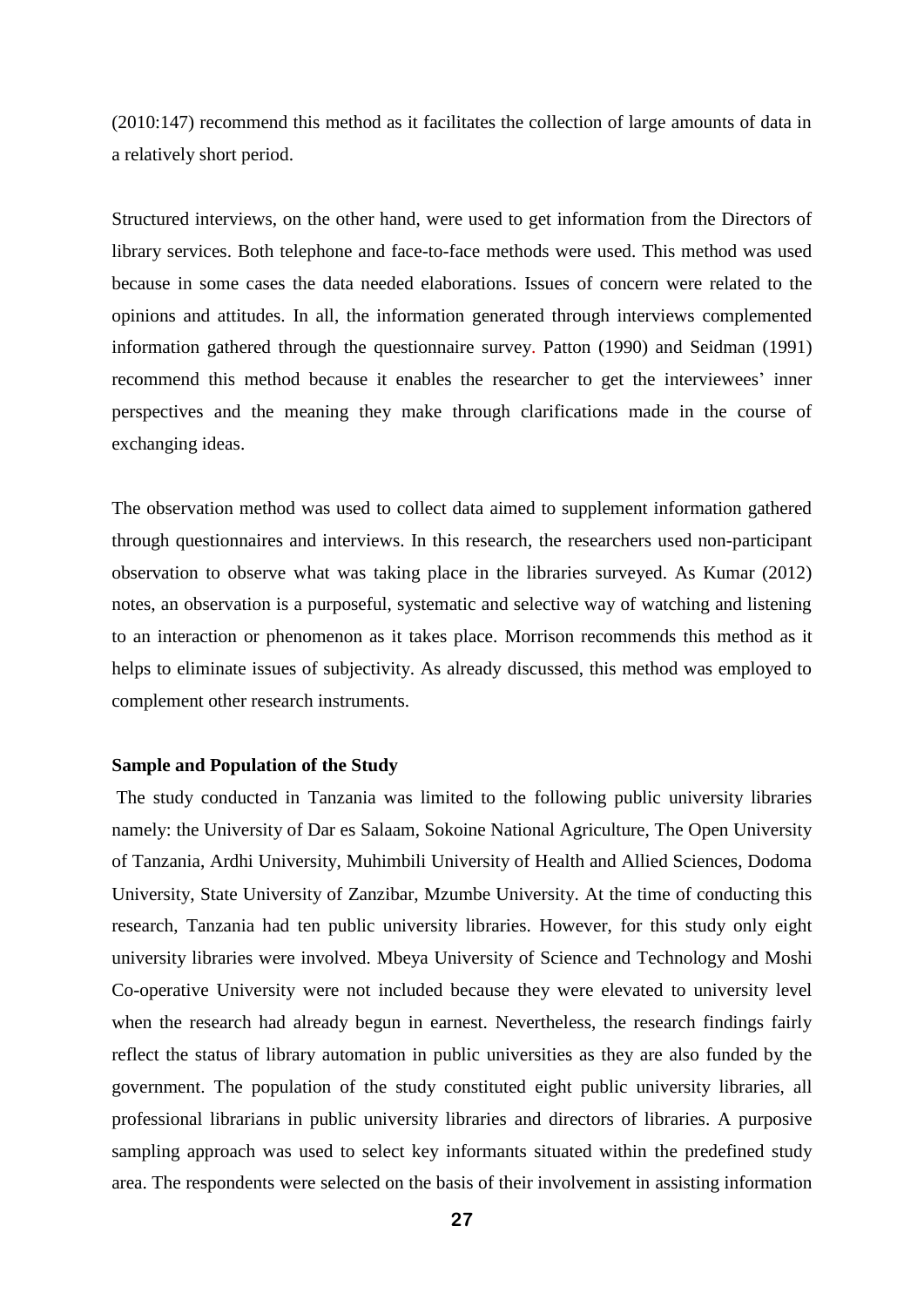users get resources in an automated library environment. This population appears coherent because the universities covered are all owned and financed by the Tanzania government and the librarians were selected because they are the largest group in the information sector in the country's public universities.

SPSS version 16 was employed to analyse quantitative data from the 91returned questionnaires. Qualitative data collected from interviews with directors of libraries, on the other hand, was transcribed and arranged according to their emerging themes and subjected to content analysis.

### **Results and Discussion**

# **Distribution of respondents by Institutions**

The question on the name of the university was asked for the purpose of keeping statistics of the institutions, which participated and responded with relevant information for analysis and discussion. For the present study the following public university libraries were involved as indicated in Table 1.1:

| Category                                                   | <b>Frequency</b> | <b>Percent</b> |
|------------------------------------------------------------|------------------|----------------|
| University of Dar es Salaam (UDSM)                         | 13               | 14.3           |
| Open University of Tanzania (OUT)                          | 14               | 15.4           |
| Muhimbili University of Health and Allied Sciences (MUHAS) | 8                | 8.8            |
| Mzumbe University (MU)                                     | 19               | 20.9           |
| Ardhi University (ARU)                                     | 7                | 7.7            |
| Sokoine University of Agriculture (SUA)                    | 7                | 7.7            |
| State University of Zanzibar (SUZA)                        | 10               | 11.0           |
| University of Dodoma (UDOM)                                | 13               | 14.3           |
| <b>Total</b>                                               | 91               | 100.0          |

**Table 1.1: Distribution of Respondents by Institutions**

Source: Survey Data (2014/15)

# **Commencement of automation**

In Tanzania, as in many developing countries, library automation is a new phenomenon though some notable progress has been made thus far. The question on when the library automation started was intended to provide historical background and trends of automation in Tanzania's public university libraries. This question was addressed to the eight public university libraries. The results are summarised in Table 1.1.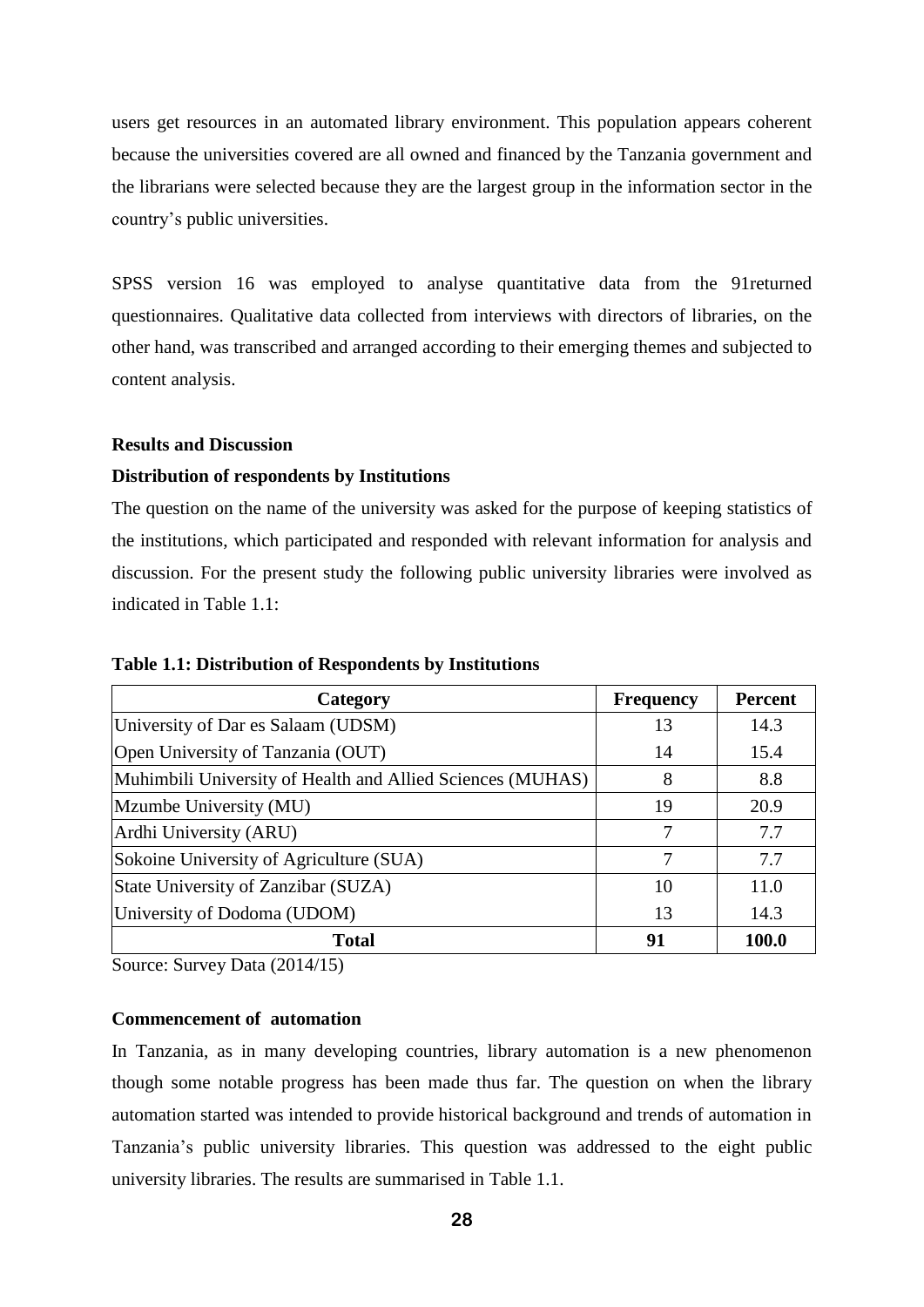The findings show the University of Dar es Salaam library was the first and oldest university in the country and the first to automate its functions in the early 1990s. Then other universities followed suit in 1991-2000 (30%), 2001-2010 (43%) and 2011-2014(26%). The results reveal that although library automation is a new phenomenon in Tanzania, public university libraries have registered good progress in automation as they have partially automated some of their functions. By 2010, library automation process has reached a high percentage of 43 percent. This increase may be attributed to the availability of open source software during the period under review, which was freely available.

| <b>Name of the Library</b>                           | <b>Year of Library Automation</b> |
|------------------------------------------------------|-----------------------------------|
| University of Dar es Salaam                          | 1990                              |
| The Open University of Tanzania                      | 2004                              |
| * Muhimbili University of Health and Allied Sciences | 2005                              |
| *Ardhi University                                    | 2004                              |
| Sokoine University of Agriculture                    | 1998                              |
| <b>State University of Zanzibar</b>                  | 2014                              |
| University of Dodoma                                 | 2015                              |
| Mzumbe University                                    | 2002                              |

**Table 1.2: Year of Library Automation**

*\*Library automation was started when they were constituted colleges of the University of Dar es Salaam as Muhimbili University College of Health Sciences (MUCHS) and University College of lands and Architectural Studies (UCLAS).*

### **Status of library automation**

Library automation is employed to facilitate and expedite library operations, services and access to and delivery of information in a timely and efficient manner. The data collected from eight public university libraries surveyed shows that all the eight (8) public university libraries had automated their library functions at different levels. Generally, the pattern of responses differed from library to library. All the eight universities surveyed had partially automated their functions to different levels. This development is an encouraging trend for a developing country such as Tanzania (For details see Figure 1.1.).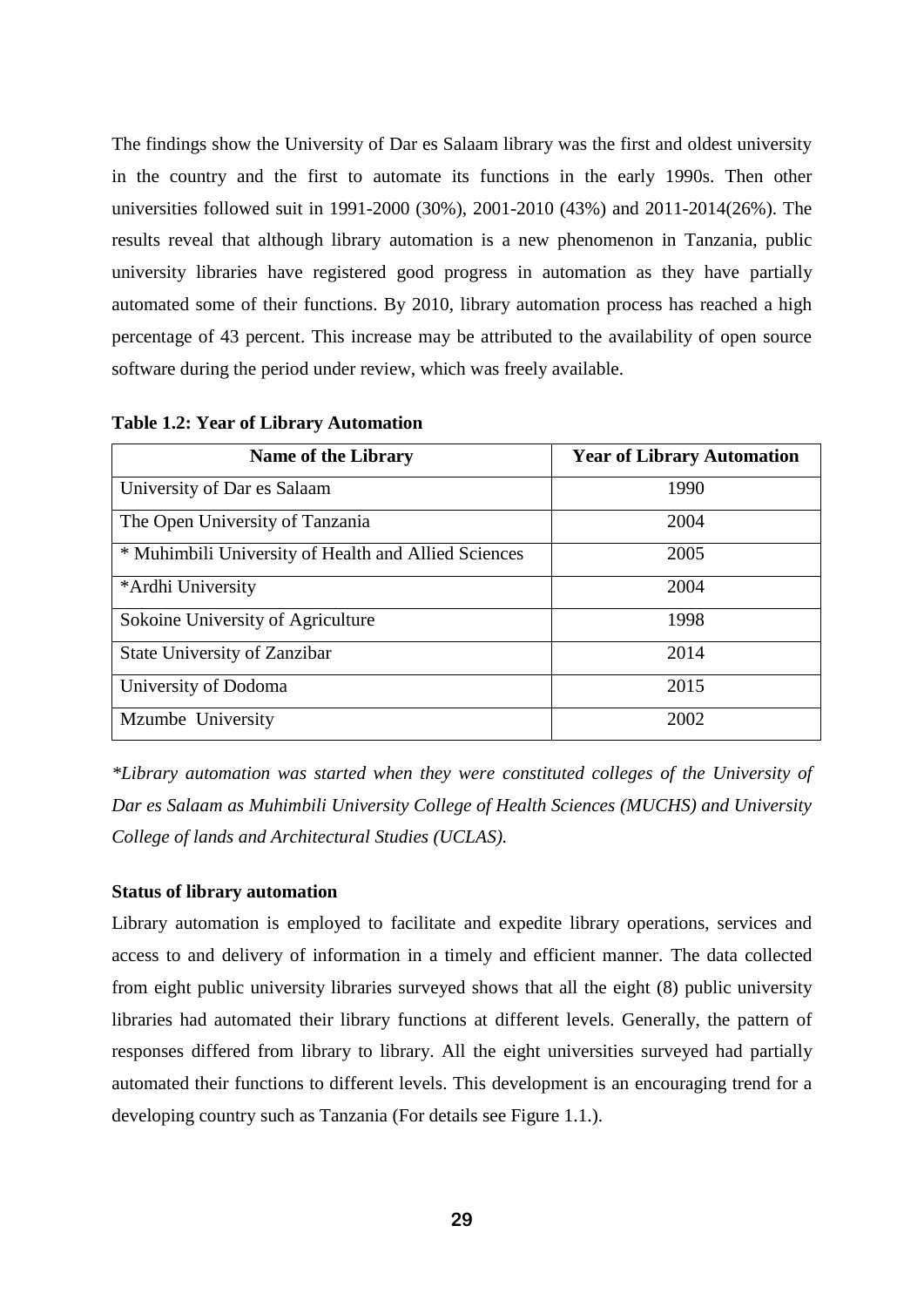In addition, the respondents were asked to indicate areas, which have been automated. Their responses show that the libraries surveyed had computerised their catalogues by 95 percent, followed by serial control. A dominant function, which had been automated by all libraries, was cataloguing (95%) and the section with the least automated functions was budgeting (5%).The automation for libraries has been necessitated by the need to get away from the tedious manual processing of materials such as filing of card catalogues and improvement of the visibility and accessibility of information on a timely and efficient manner. A similar study conducted by Arachch and De Silva 2007) on library automation that focused on the strategies for library human resource management and the Tanzania Commission for Science and Technology (COSTECH, 2012) report support the findings of the current study by affirming that the library catalogue had been computerised in most of libraries (89.5%). The least available module was budgeting, which accounted for only five percent. However, as Figure 1.2 illustrates, the automation had not attained full automation and most functions remained single function only. This finding contradicts with those by made by Metil (2013) in form, content and fact, which affirmed that only the University of Dar es Salaam had completed automating all library services.



**Figure1.1: Automated areas**

# **Sources of fund for library automation**

A source of funding is an important aspect in the sustainability of library automation. Without reliable sources of funding library automation is likely to be doomed. In this regard, libraries were asked about their sources of funding for automation. The responses show that 60 percent of the eight libraries had received their funding for automation from donors, 50 percent from the Tanzania government, 55 percent from internal sources and only five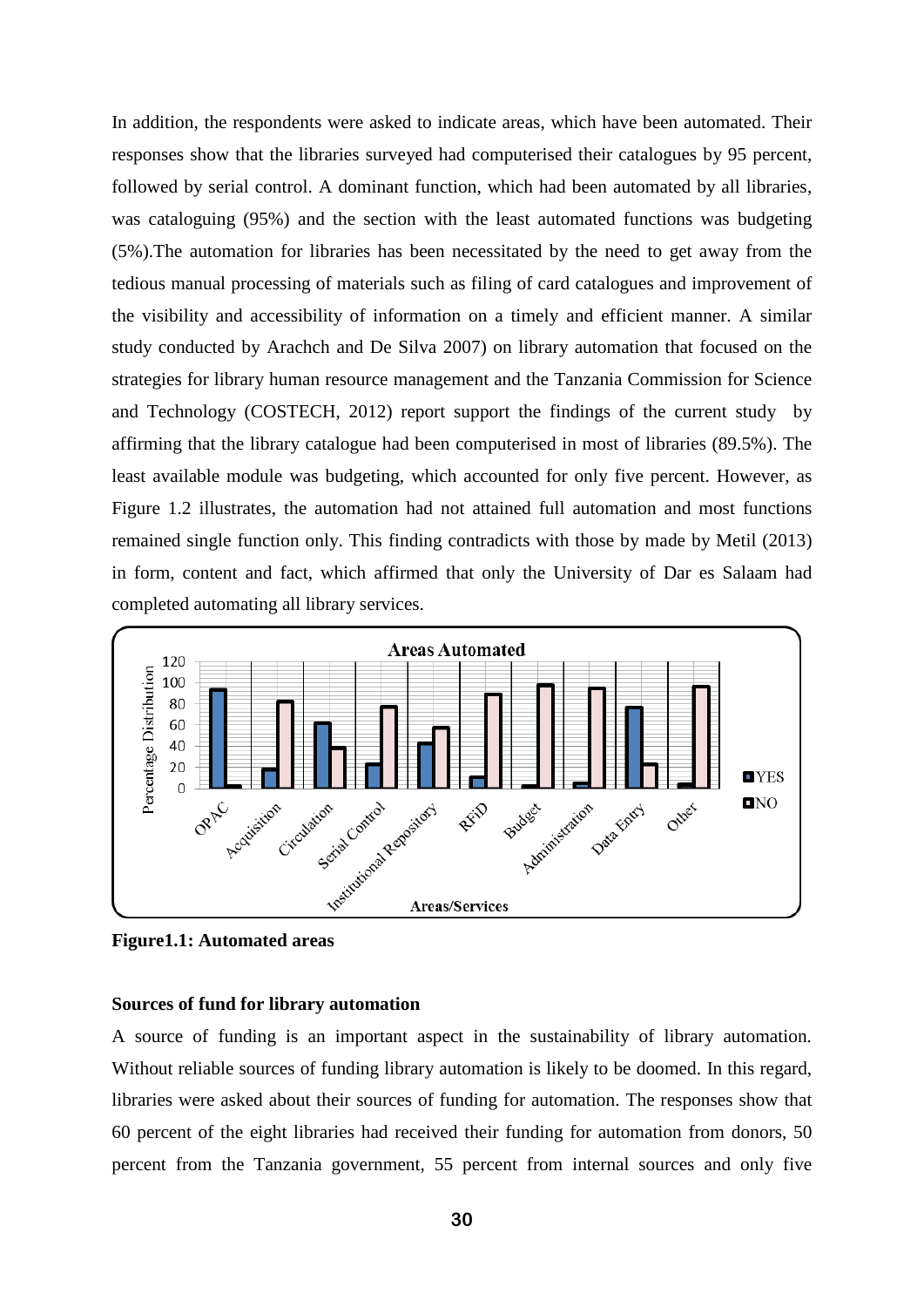percent of the responding libraries had received their funding from other sources such as student fees. Government funding and donor support appeared to be the main sources of funding for library automation in most of the public libraries surveyed. But there was still over-reliance on donor support when it came to library automation in the public university libraries, according to the respondents. The findings also compare favourably with the previous study by Manda (2003:4) who affirmed that donor support played a significant role in library automation but cautioned that the donor dependency syndrome had a negative implication for the long-term sustainability of library automation. For the sustainability of library automation, the parent institutions should prioritise the allocation of adequate funding including drawing from students' fees.



**Figure 1.2: Sources of Fund for Library Automation**

Source: Survey Data, 2014/15

# **Library software used for automation**

Library software is a programme used to run the computer to produce the required results. In fact, it forms a backbone for the automation process in the library. It helps in performing housekeeping routines, information retrieval services in an efficient manner and supports resource sharing.

The study found that public university libraries used different types of software—both open source and licensed—to automate their functions. There were five different types of software used by libraries that responded. The results indicate the use of a variety of software by public university libraries surveyed. The following library software was used by libraries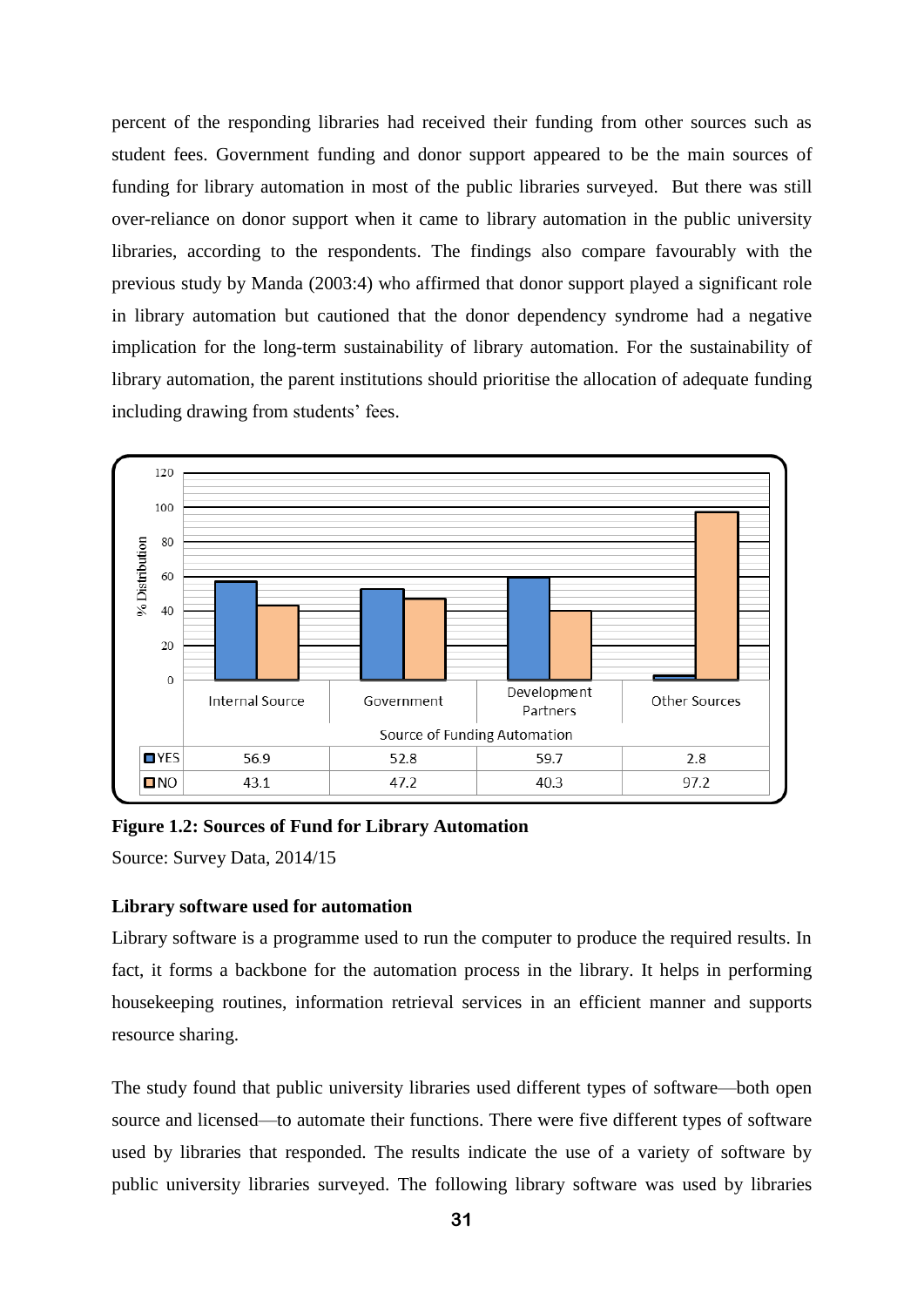surveyed: ADLIB, Koha, DSPACE, E-Print and ABCD. The study findings reveal that there was no universally available dominant library management software among public university libraries in Tanzania as every university had its own. These findings are in line with several other studies such as Malik (1996), Muneja (2010) and COSTECH (2012). On the whole, these studies affirm that standard library software was non-existent. This was a major issue of concern that hampered resource sharing.

Therefore, to facilitate resource sharing among university libraries, there is an urgent need to come up with common software among public university libraries to facilitate the exchange of bibliographic information. On the choice of library software, the result show that three (3) public university libraries were using licensed software/commercial software and five (5) were using open source software. Incidentally, the results reveal that those universities, which were using licensed software, were supported by the SIDA/SAREC project and at the time of automation all these institutions were constituent colleges of the University of Dar es Salaam. These results demonstrate that many public university libraries (5) were increasingly using open source compared to licensed software (3). This might probably be caused by the fact that the ICT policies of universities such as OUT encouraged the use of such software. On the other hand, inadequate funds to purchase and maintain the commercial software also contributed to this scenario of less use of licensed software. After all, those libraries using commercial software were funded by external partners. Table 1.3 presents a summary of the libraries' responses on software:

| <b>Types of LMS Software Used Cross-tabulation</b> |                                                                                                         |                |                         |
|----------------------------------------------------|---------------------------------------------------------------------------------------------------------|----------------|-------------------------|
| <b>SOFTWARE</b><br><b>NAME OF INSTITUTION</b>      |                                                                                                         | No.            | <b>Remarks</b>          |
| <b>ADLIB</b>                                       | University of Dar es Salaam, Muhimbili University of<br>Health and Allied Sciences and Ardhi University | 3              | Commercial<br>software  |
| KOHA                                               | The Open University of Tanzania, State University of<br>Zanzibar and Dodoma University                  | 3              | Open<br>software        |
| <b>ABCD</b>                                        | Mzumbe University and Sokoine University of Agriculture                                                 | $\overline{2}$ | Open<br>software        |
| E-Print                                            | The Open University of Tanzania                                                                         |                | <b>Open</b><br>software |
| <b>DSPACE</b>                                      | Muhimbili University of Health and Applied Sciences,<br>Mzumbe University                               | $\mathbf{2}$   | Open                    |

| Table 1.3: Types of library software used |  |  |
|-------------------------------------------|--|--|
|                                           |  |  |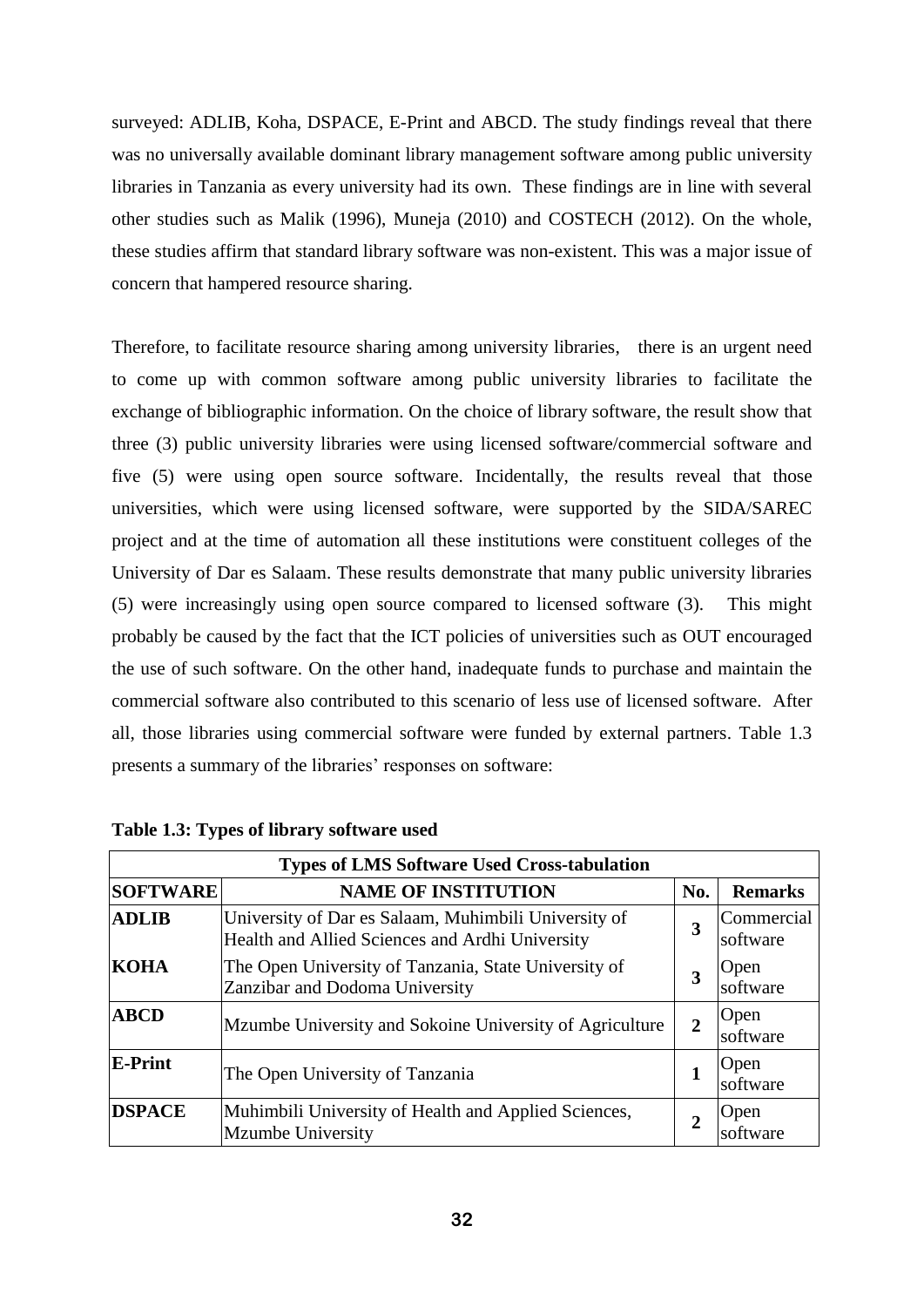#### **Stakeholders involved in identification of software**

The study was also interested in establishing the stakeholders involved in the identification of software for use in their respective libraries. Indeed, for library automation to be successful it needs the involvement of different categories of people from different units. The findings show that there was wide involvement of various university decision-making organs such as management (62%), directorates of library services (49.3%) and other units (15.5%).The findings imply that librarians, who were important players in making automation successful, were involved in the process and this created a sense of ownership among library staff. The findings were consistent with those of Manda (2003:13), who found a high level of cooperation between the important stakeholders such as management, library, consultants and other units in the selection and procurement of suitable hardware and attendant software was the main determinants of the success of automation. Figure1.5 shows the stakeholders involved in identification of library software:



**Figure 1.5: Stakeholders' Involvement in the Procurement of library software** 

Source: Survey Data (2014/15)

#### **Benefits accruing from automation**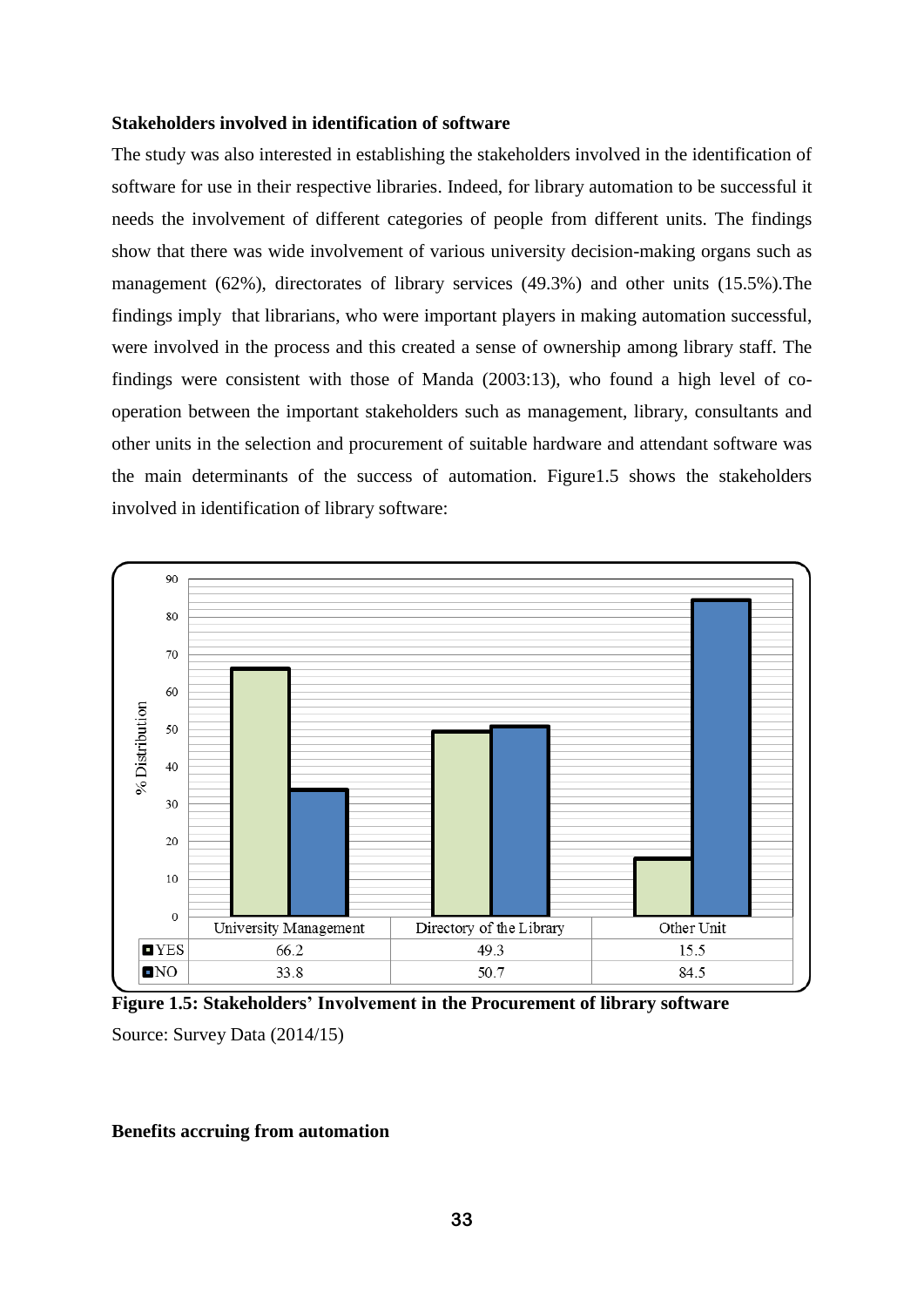The study also sought to establish the benefits resulting from library automation. Data in Figure 1.6 illustrates the benefits resulting from such automation. Through interviews with the directors of libraries it was revealed that automation had benefited them in various ways. As one Director of a participating Public Library pointed out: "Increasing the efficiency and effectiveness in managing and providing improved library information services, to manage daily library activities and services, especially in the areas of acquisitions, cataloguing, circulation and security" (Director,2014/15). Another Director said: *"*It improves the image of both the library and librarians in this world of ICT" (Director, 2014/15). Generally, the study findings show that library automation had simplified the work of librarians, improved the library services on offer and enhanced the image of librarians in the information sector. Figure 1.6 depicts the benefits of library automation:



**Figure 1.6: Library Automation Benefits**

Source: Survey Data (2014/15)

# **Barriers facing library automation**

Proper automation planning entails reviewing the problems public university libraries face and the extent to which they could affect library users and the attendant benefits that could accrue from the resultant automation. Respondents were asked to indicate the barriers militating against the automated services in public university libraries. They indicated that most of libraries (88.6%) were facing problems of small bandwidth erratic power supply (78.6%), inadequate training personnel (70.0%) and equipment failure (60.0%). The results are summarised in Table 1.4: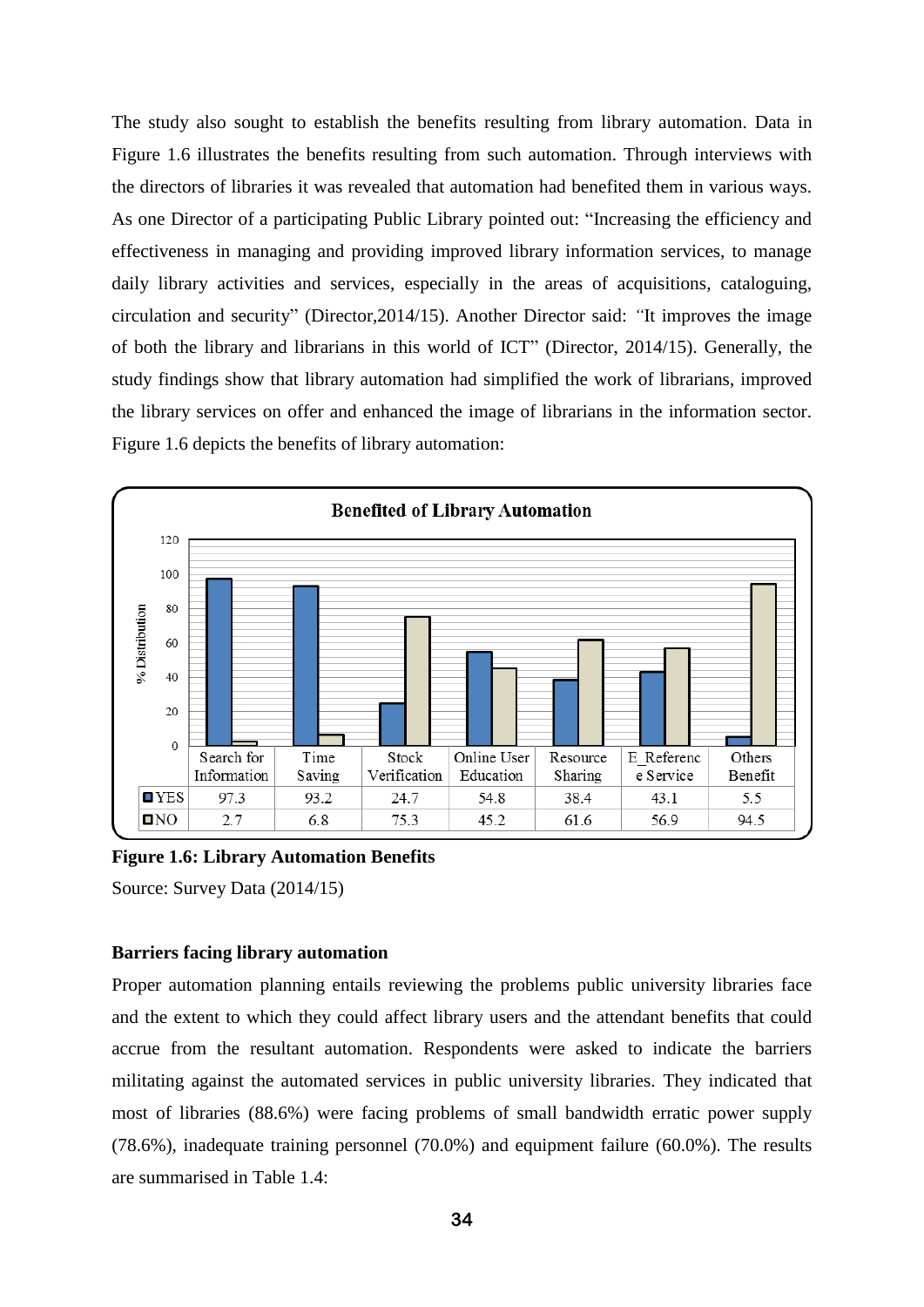|            | <b>Post-automation Problems Encountered</b> |                                                        |       |                                               |                                 |
|------------|---------------------------------------------|--------------------------------------------------------|-------|-----------------------------------------------|---------------------------------|
|            | <b>Supply</b>                               | <b>Erratic Power</b> Equipment Failure Small Bandwidth |       | <b>Inadequate</b><br><b>Trained Personnel</b> | <b>Other</b><br><b>Problems</b> |
| <b>YES</b> | 78.6                                        | 60.0                                                   | 88.6  | 70.0                                          | 4.3                             |
| <b>NO</b>  | 21.4                                        | 40.0                                                   | 11.4  | 30.0                                          | 95.7                            |
| Total      | 100.0                                       | 100.0                                                  | 100.0 | 100.0                                         | 100.0                           |

**Table 1.4: Barriers to library automation**

Source: Survey Data (2014/15)

Findings from the interviews with eight (8) directors of libraries revealed the following barriers of automation in the provision of library services. These included lack of adequate funding, staffing, lack of trained staff in automation, electricity supply, inadequate bandwidth, support and commitment from the management, lack of infrastructure, and choice of the software. Other barriers reported by the directors include bureaucracy from their parent institutions, poor infrastructure which includes poor connectivity and low bandwidth as obstacles to library automation. As a result, users had to contend with slow internet, which in turn slowed down the process of accessing information. Additional barriers indicated were those related to unreliable power supply and—to less extent—support from the management, lack or absence of policies to guide library automation in respective university libraries, lack of awareness of the importance of library automation, inadequate financial and human capital resources, over-dependence on donor support(Director of Library, 2014).Similarly, another director opined:

There was a problem of depending on the system administrators from the Directorate of ICT who at a time do not respond on time in case the system had a trouble because they have other equally important assignments to accomplish in their respective Directorates (Director, 2014).

Additionally, another director explained that there was a problem of applying commercial software, which were not only expensive to acquire but also to maintain on a sustainable basis (Director, 2014).

These findings, despite being collected from different geographical locations and contexts were comparable with those of Amekuedee (2005) who conducted a study on library automation in Ghanaian institutions and Ossai-Ugbah(2010) who carried out a study on the impact of automated library services and usage on students' academic performance in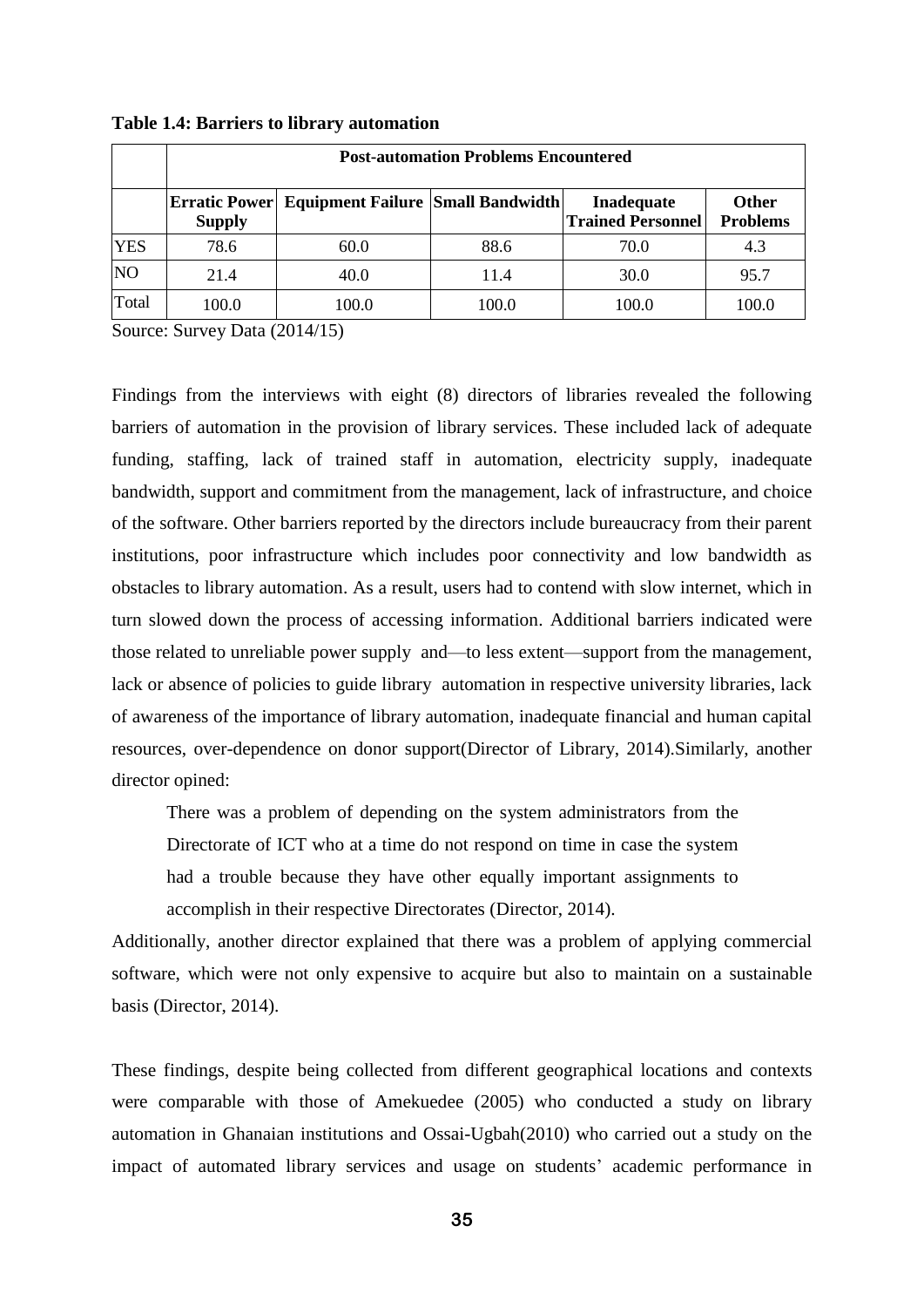Nigerian university libraries. Both of these studies established that the automation process of most libraries were constrained by lack of funds, limited support from the university management and lack of skilled staff to foster and sustain automation. In the same vein, they found that slow internet speed limited access and library facilities failed to live up to the expectations of the information users at all times.

The study also sought solutions and suggestions for problems facing library automation in Tanzania's public universities. The findings from the interviews with the directors of the public university libraries suggested a number of solutions to ease the problem of library automation thusly:

- (i) Increasing in funding through government budget and student fees and reduction of dependence on donor support which sometimes is unreliable and comes with conditions;
- (ii) Shifting to open source software;
- (iii) Training or employment of ICT library-based staff dedicated to the library to help trouble shooting cases;
- (iv) Encouraging the use of indigenous ICT programmers to create a library information management software for local use rather than depending on other companies which have expensive software and do not share expertise with the locals; and
- (v) Strengthening of bandwidth for speedy access to library systems with automated data.

## **Conclusion and Recommendations**

The paper has discussed, albeit impressionistically, the status of library automation in Tanzania's public university libraries. Based on the results of this study, it can be concluded that significant progress has been in library automation among the country's public university libraries. Among the most important findings of the study was that most of the library functions have been partially automated to facilitate speedy library operations. These trends suggest the need to automate fully all library functions to expedite the management of daily library routines and enhance efficiency and effectiveness in managing and providing quality library services. It was also observed that, donor dependence on automation remained a significant problem. This observation suggests that the government and public university managements should set aside adequate funds from fees, government subventions, grants and self-generated revenue to sustain library automation.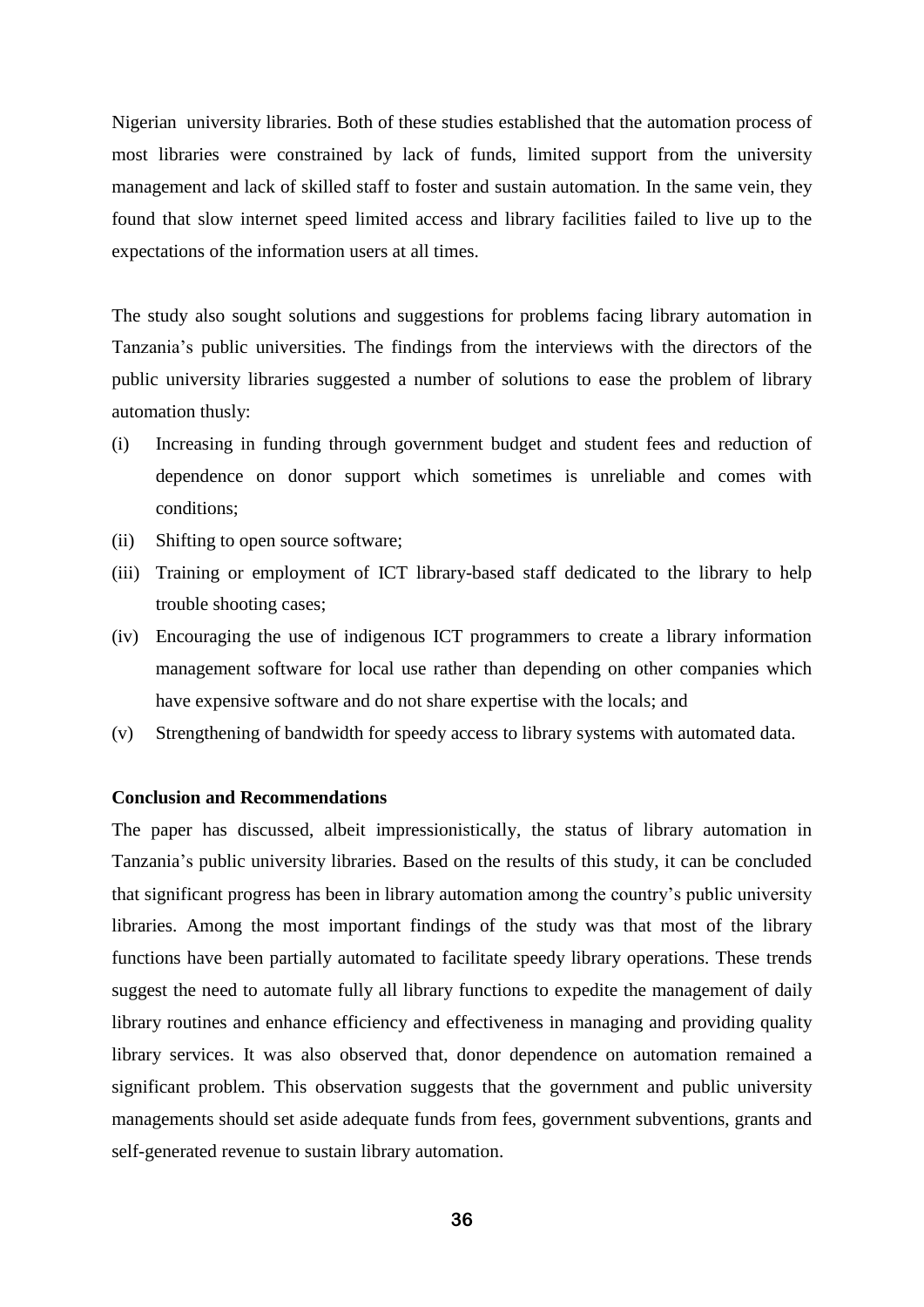The study findings also reveal that bandwidth, which plays an important role in accessing information in an automated environment, was inadequate and this called for the Tanzania government to increase investment in infrastructure which support higher bandwidth and also subsidise the costs for use of bandwidth for educational and research institutions.

Another equally important observation of the study was the problem of operating commercial library software, which was very expensive to run. In consequence, some of the libraries have opted to use open source software. In this regard, indigenous ICT programmers should be encouraged to create library software for local use rather than depend on other companies vending rather expensive software.

# **References**

- Amekuedee, J.O. (2005). An evaluation of library automation in some Ghanaian university libraries. *The Electronic Library, 23*(4), 442 - 452.
- Arachch, K& De Silva (2007). Library Automation: Strategies for library human resource management. *Journal of the University Librarians Association of Sri Lanka, 11,* 98- 110.
- Connaway, L.S. & Powel, R. R. (2010). *Basic research methods for librarians*. Santa Barbara, CA: Libraries Unlimited
- Kasulwa, S. (2008).*Tanzania Library Association Report.* SCECSAL xviii Conference: Libraries and Information Services Towards the Attainment of the Millennium Development Goals 5-8 July 2008 Mulungushi International Conference Centre, Lusaka, Zambia.
- Kumar, R. (2012).Research Methodology: A step-by-step guide for beginners.  $3<sup>rd</sup>$  ed. London: Sage Publications.
- Malik, K.M. (1996). The status of library automation in Pakistan. *Library Review, 45*(6), 36- 42.
- Metili, L. S. (2013).Challenges in automating Tanzania academic library available at [http://www.inflibnet.ac.in/caliber2013/ppt/1\\_3.pptx.](http://www.inflibnet.ac.in/caliber2013/ppt/1_3.pptx)acc 2015-10-26.
- Manda, P. (2003). Planning for automation of the University of Dar es Salaam Library. *University of Dar es Salaam Library Journal*, *5*(2), 1-15.
- Msuya, J. (2002). Information seeking behaviour of library users in a changing library environment: The case of Faculty of Law staff members. *University of Dar es Salaam Library Journal, 4*(1&2), 58-74.